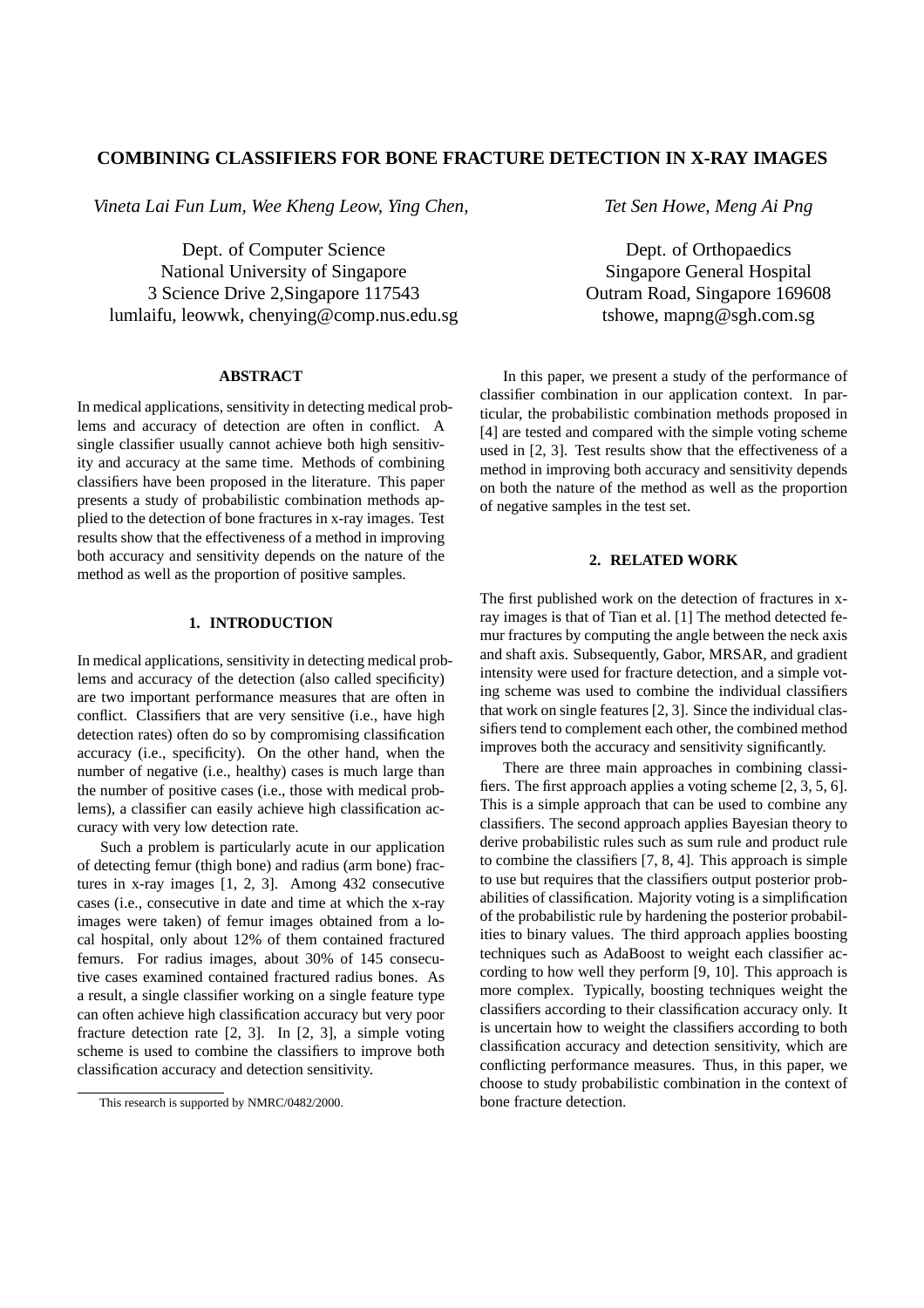

Fig. 1. Sample x-ray images of (left) healthy and (right) fractured (top) femurs and (bottom) radius.

#### **3. IMAGES AND FEATURES**

432 consecutive femur images were obtained from a local public hospital, and were divided randomly into 324 training and 108 testing images. The percentage of fractured cases in the training and testing sets were kept approximately the same (12%). In the training set, 39 femurs were fractured, and in the testing set, 12 were fractured.

145 consecutive wrist images were obtained from the same hospital, and divided randomly into 71 training and 74 testing images. The percentage of fractured cases in the training and testing sets were also kept approximately the same (30%). In the training set, 21 radius bones were fractured whereas 23 were fractured in the testing set. Figure 1 shows sample images containing healthy and fractured bones.

Three types of texture features were extracted from each image, namely, Gabor orientation (GO), Markov Random Field (MRF), and intensity gradient direction (IGD) [2]. Due to differences in gender and age, the same bone of different patients can differ in shape and size. To handle such differences, an adaptive sampling method was employed to sample the features. This method produced feature maps of the same size for the same bone and same feature type [2, 3].

The number of sampling points is inversely proportional to the number of pixels required in a sampling area to accurately extract the features. Gabor features require the most number of pixels and intensity gradient requires the least. Thus, GO maps have the smallest size while IGD maps have the largest size. In addition, the raw femur images are larger than the radius images. So, femur feature maps are considerably larger than radius feature maps. Figure 2 illustrates sample GO and IGD maps of healthy and fractured femurs. MRF maps are not shown because it is difficult to visualize the multi-dimensional vectors of MRF map entries.

The feature maps contain a vector at each map entry.



**Fig. 2**. Feature maps extracted from (left) healthy samples and (right) fractured samples. (top) Gabor orientations are visualized as lines. (bottom) Intensity gradient directions are visualized as colors in the standard color circle.

It is difficult to directly use these vector maps for classification. So, they are converted into scalar maps by computing the scalar differences between the feature maps and the mean feature maps of the healthy training samples [2]. Then, the scalar maps are arranged into feature vectors (containing scalar feature values) for classification.

## **4. INDIVIDUAL CLASSIFIERS**

Gini-SVM [11] was used for classification tests. A systematic method was employed to determine the kernel function and parameter values that produce the best overall performance on the training and testing sets. We found that Gaussian kernel consistently performed better than polynomial kernel. The best parameter values of the Gaussian kernels were found to be 2 for MRF and 0.1 for GO and IGD.

We also tested two other probabilistic classifiers, namely Bayesian and a Matlab implementation of probabilistic SVM [12]. Test results show that Gini-SVM has better overall performance in terms of high accuracy and sensitivity compared to the other two classifiers. So, this paper reports only the test results of Gini-SVM.

Table 1 (top) shows the classification accuracy and sensitivity (i.e., fracture detection rate) of Gini-SVM on femur images. The training performance is nearly perfect for all three types of features. This indicates that the classifiers were well trained. On the testing set, classification with MRF attained the best performance for both accuracy and sensitivity. Classification with IGD had high accuracy but very low sensitivity. This may be because intensity gradient direction does not contain enough information for discriminating between healthy and fractured femurs.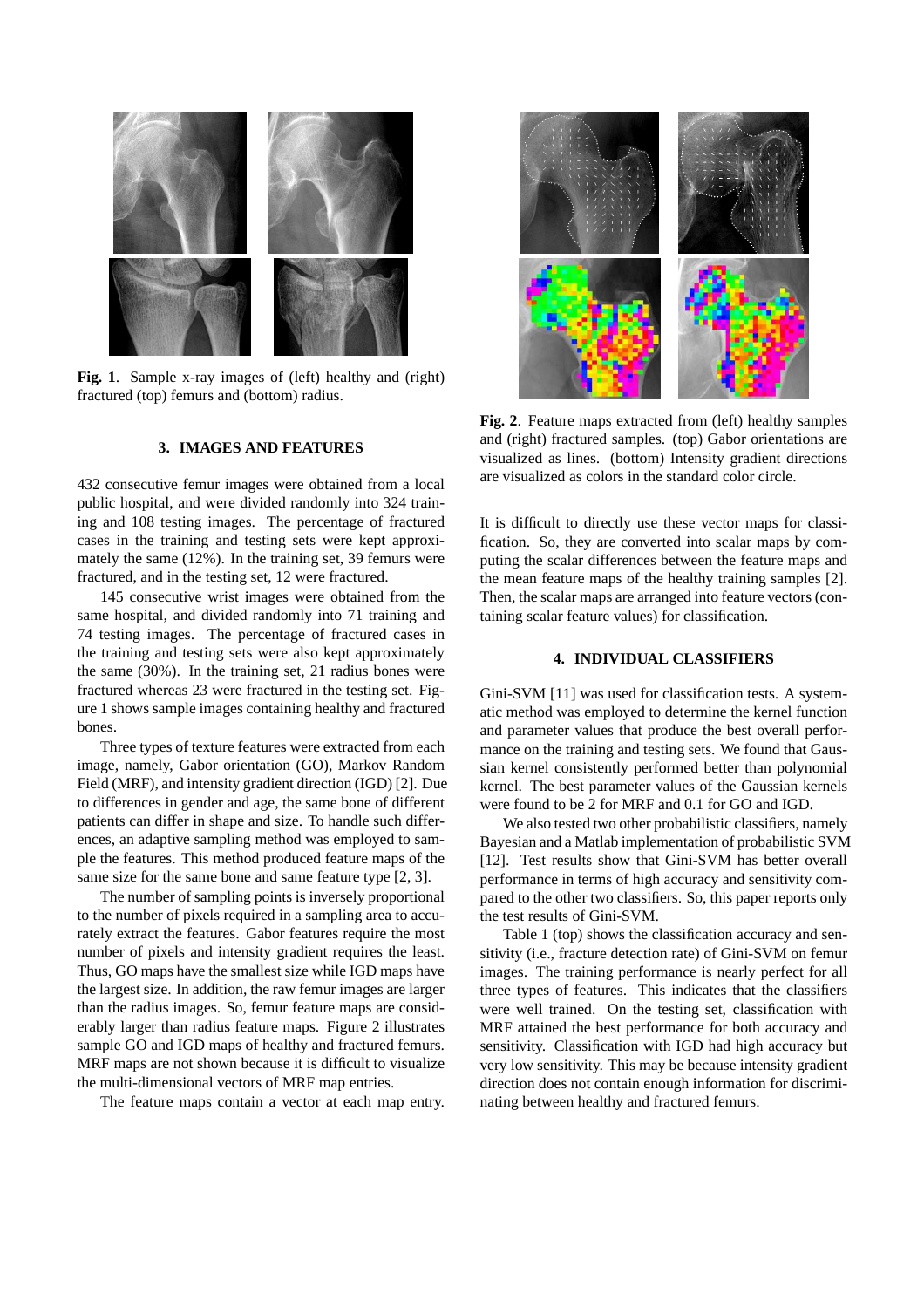|            | training set |              | testing set |             |
|------------|--------------|--------------|-------------|-------------|
| femur      | accuracy     | sensitivity  | accuracy    | sensitivity |
| GO         | 100.0%       | 100.0%       | 89.8%       | 58.3%       |
| <b>MRF</b> | 99.3%        | 100.0%       | 98.1%       | 100.0%      |
| <b>IGD</b> | 100.0%       | 100.0%       | 90.7%       | 17.0%       |
|            |              |              |             |             |
|            |              | training set |             | testing set |
| radius     | accuracy     | sensitivity  | accuracy    | sensitivity |
| GO         | 100.0%       | 100.0%       | 90.5%       | 87.0%       |
| <b>MRF</b> | 100.0%       | 100.0%       | 86.5%       | 91.3%       |

**Table 1**. Performance of Gini-SVM using single features.

Table 1 (bottom) shows the performance of Gini-SVM on radius images. The classifiers were well trained with perfect performance on the training set. On the testing set, classification with IGD now achieved the highest accuracy but classification with MRF achieved the highest sensitivity.

#### **5. CLASSIFIER COMBINATION**

Suppose we have  $N$  classifiers based on different feature vectors  $x_i$ . Each classifier i measures the posterior probability  $P(\omega_j | \mathbf{x}_i)$  of a sample Z belonging to class  $\omega_j$ ,  $j \in$  $\{-1,+1\}$  (healthy or fractured) using feature vector  $x_i$ . These classifiers can be combined using the rules described in [4]. Five of these combination rules were tested:

#### **Max Rule:**

assign 
$$
Z \to \omega_k
$$
 if  
\n
$$
k = \arg \max_{j} \left[ (1 - N)P(\omega_j) + N \max_{i} P(\omega_j | \mathbf{x}_i) \right]
$$
\n(1)

**Min Rule:**

$$
\operatorname*{assign} Z \to \omega_k \text{ if}
$$
\n
$$
k = \arg \max_{j} \left[ P^{-(R-1)}(\omega_j) \min_{i} P(\omega_j | \mathbf{x}_i) \right] \tag{2}
$$

**Product Rule:**

$$
\operatorname{assign} Z \to \omega_k \text{ if}
$$
\n
$$
k = \arg \max_{j} \left[ P^{-(R-1)}(\omega_j) \prod_i P(\omega_j | \mathbf{x}_i) \right] \tag{3}
$$

**Sum Rule:**

$$
\operatorname{assign} Z \to \omega_k \text{ if}
$$
\n
$$
k = \arg \max_{j} \left[ (1 - N)P(\omega_j) + \sum_{i} P(\omega_j | \mathbf{x}_i) \right] \tag{4}
$$

**Majority Vote Rule:**

$$
\operatorname{assign} Z \to \omega_k \text{ if } \\ k = \operatorname{arg} \max_j \sum_i \Delta_{ji} \tag{5}
$$

| <b>Table 2.</b> Performance of various classifier combinations. |  |  |  |
|-----------------------------------------------------------------|--|--|--|
|-----------------------------------------------------------------|--|--|--|

|            |          | femur               | radius   |             |
|------------|----------|---------------------|----------|-------------|
|            | accuracy | sensitivity         | accuracy | sensitivity |
| Max        | 98.1%    | $\overline{91.7\%}$ | 95.9%    | 95.7%       |
| Min        | 98.1%    | 91.7%               | 95.9%    | 95.7%       |
| Product    | 20.4%    | 100.0%              | 64.9%    | 100.0%      |
| <b>Sum</b> | 22.2%    | 100.0%              | 54.1%    | 95.7%       |
| Majority   | 91.7%    | 41.7%               | 95.9%    | 91.3%       |
| $1-of-3$   | 97.2%    | 100.0%              | 85.1%    | 100.0%      |
| $2-of-3$   | 93.5%    | 41.7%               | 95.9%    | 91.3%       |
| $3-0f-3$   | 89.8%    | 8.3%                | $91.9\%$ | 73.9%       |

where

$$
\Delta_{ji} = \begin{cases} 1 & \text{if } j = \arg \max_{l} P(\omega_l | \mathbf{x}_i) \\ 0 & \text{otherwise.} \end{cases}
$$
 (6)

In addition, the simple  $m$ -of-n rules used in [2, 3] were also tested. That is, a bone was classified as fractured if  $m$ of the *n* classifiers classified it as fractured. So, 1-of-*n* is the logic OR rule whereas  $n$ -of- $n$  is logic AND rule.

Table 2 illustrates the results of classifying the testing samples using various classifier combination rules. For the femur images, max and min rules achieve the highest accuracy of 98.1%. The product, sum, and OR (1-of-3) rules achieve the highest sensitivity of 100.0%. However, the product and sum rules achieve high sensitivity at the expense of very low accuracy. On the other hand, the accuracy of the OR rule (97.2%) is only slightly lower than that of the max and min rules (98.1%). Thus, it can be concluded that for the femur images, the OR rule has the best overall performance of high accuracy and sensitivity.

Interestingly, none of the classifier combination methods significantly outperform the best individual classifier (i.e., using only MRF). The max and min rules achieve the same accuracy as MRF but at the expense of sensitivity. On the other hand, the OR rule achieves the same sensitivity as MRF but at the expense of accuracy.

For the radius images, max, min, majority, and 2-of-3 rules achieve the highest accuracy of 95.9%. Among these four combinations, the max and min rule achieve very high sensitivity of 95.7%, which is only slightly lower than that of the product and OR rule (100.0%). However, the accuracy of the max and min rule is significantly higher than that of the product and OR rule. The majority and 2-of-3 rules achieve the same accuracy as the max and min rule, but lower sensitivity. Compared to individual classifiers, the max and min rules have higher sensitivity than all the individual classifiers, and their accuracy (95.9%) is almost the same as that of IGD (96.0%). So, for the radius images, the max and min rules have the best overall performance of high